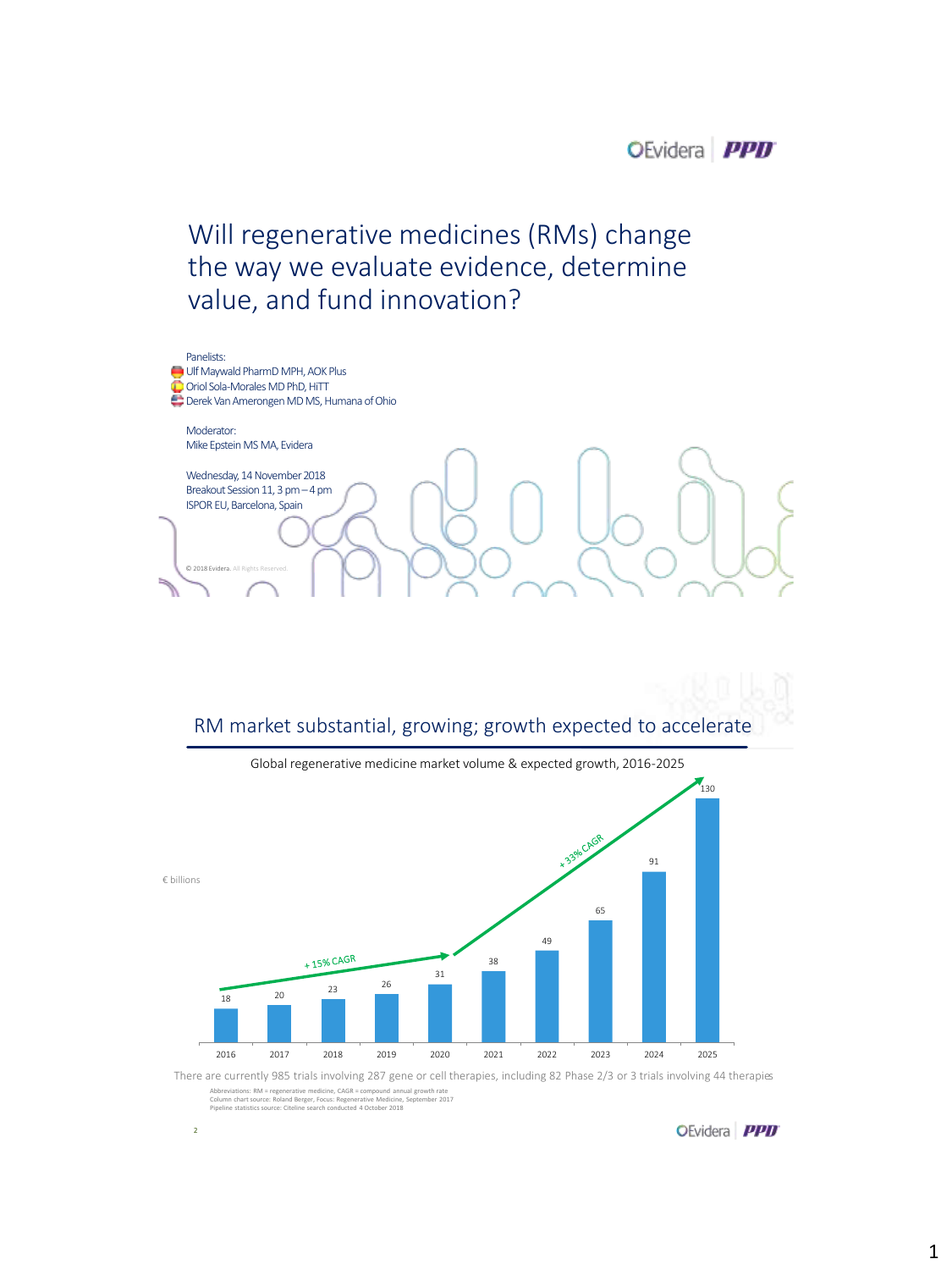#### However, PRMA outcomes and uptake challenging to date



## *For debate*: HTA/payer approach to evidence evaluation will change

Increasing acceptance of adaptive trial designs?

4

- Increasing acceptance of surrogate endpoints (e.g., MRD, PFS 2)?
- Increasing acceptance of modified intent to treat analysis (e.g., CAR-T)?
- Increasing payer use of RWE, to confirm claims of "cure," e.g., to update beliefs about product with only single-arm, open-label Phase 2 trial?